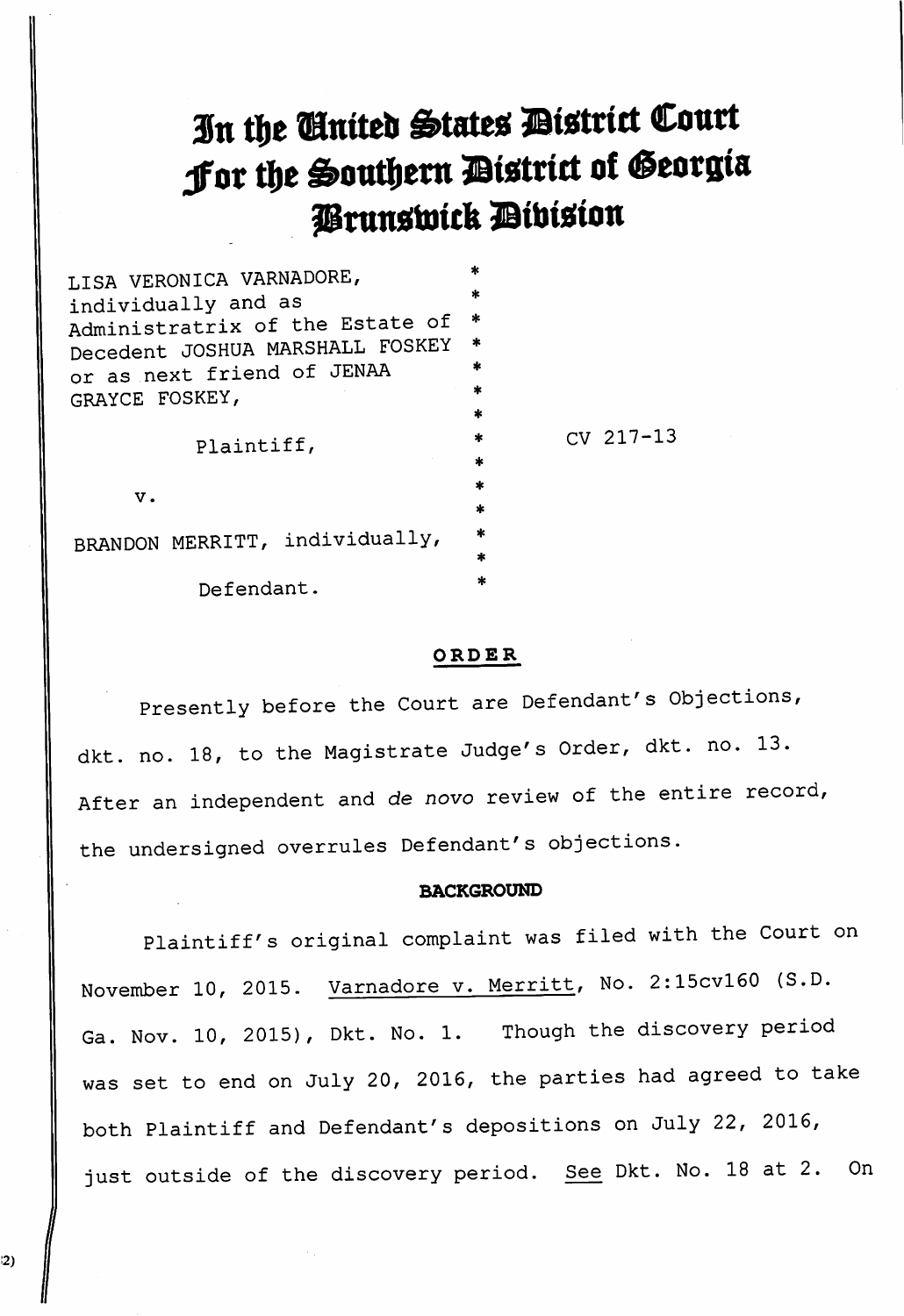July 20, 2016, Plaintiff filed <sup>a</sup> Motion to Extend Discovery, alleging that she could not attend her deposition due to undisclosed medical reasons. No. 2:15cvl60, Dkt. No. 27. The Court granted the motion in part, providing fourteen (14) additional days to complete party depositions but ordering, Plaintiff to submit to the Court under seal all medical records from her physician documenting her request. Id., Dkt. No. 29. In the meantime, Defendant filed a motion for summary judgment. Id., Dkt. No. 30. On July 28, rather than respond to the Court's order or Defendant's motion for summary judgment. Plaintiff filed <sup>a</sup> motion to dismiss. Id., Dkt. No. 33. On August 9, the Court issued an Order permitting the voluntary dismissal but placing conditions on Plaintiff's ability to refile the action, i.e., to pay all Courts costs before refiling and, within ten (10) days of any attempt to refile, to show cause why sanctions should not be imposed for failing to provide medical records documenting an emergency condition requiring cancellation of her July 2016 deposition. Id., Dkt. No. 36.

#### DISCUSSION

# I. MAGISTRATE JUDGE'S SHOW-CAUSE RULING

On January 31, 2017, Plaintiff filed <sup>a</sup> new Complaint. Dkt. No. 1. In compliance with the first condition of the Court's show-cause order. Plaintiff filed <sup>a</sup> motion directing Defendant to itemize costs. Dkt. No. 2. Because Defendant voluntarily

 $\overline{2}$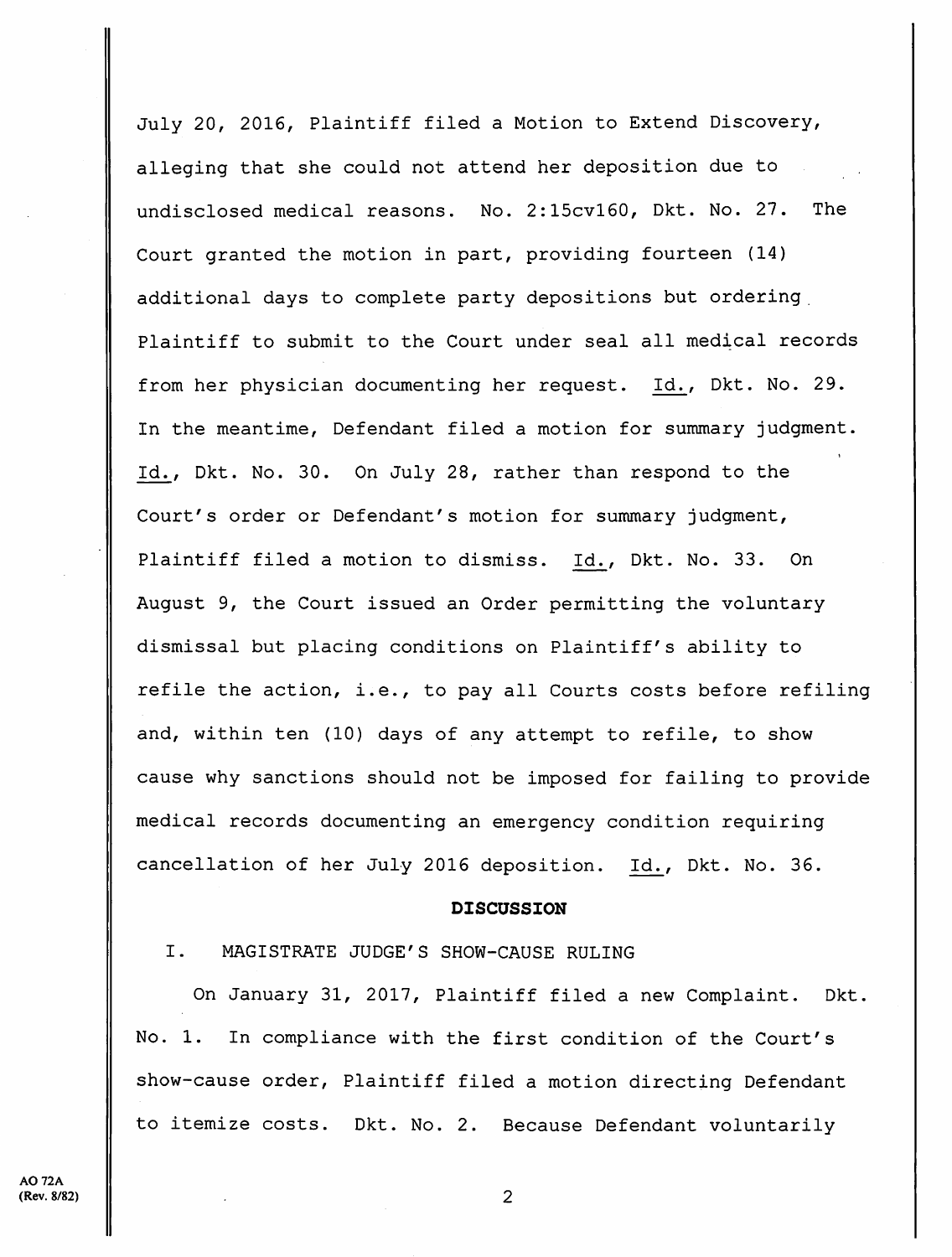waived the condition that Plaintiff pay those costs, dkt. no. 7, the Magistrate Judge denied Plaintiff's motion as moot.

Additionally, in compliance with the second condition in the Court's show-cause order. Plaintiff filed with the Court an explanation detailing her unsuccessful attempt to secure medical records from her physician and requesting the Court's intervention. Dkt. No. 5-1. As the Magistrate Judge noted in the parties' March 8, 2017 telephone status conference. Plaintiff's physician appears to have a misunderstanding of the regulations governing the release of medical records to her patients, e.g. Plaintiff. Per her letter, Plaintiff's physician simply would not release Plaintiff's medical records without a Court order directing her to do so. See e.g., Dkt. No. 5-1 at <sup>5</sup> (stating that she would not "release [Plaintiff's] medical record unless legally mandated"). The Magistrate Judge found good cause for Plaintiff's failure to produce medical records supporting her request for an emergency motion for extension of discovery in the previous case. The Court concurs with the Magistrate Judge's ruling.

II. MAGISTRATE JUDGE'S ORDER FOR LIMITED DISCOVERY

After the parties' status conference on March 8, 2017, the Magistrate Judge issued an Order permitting limited discovery in the renewed action, that is, identification and deposition of

3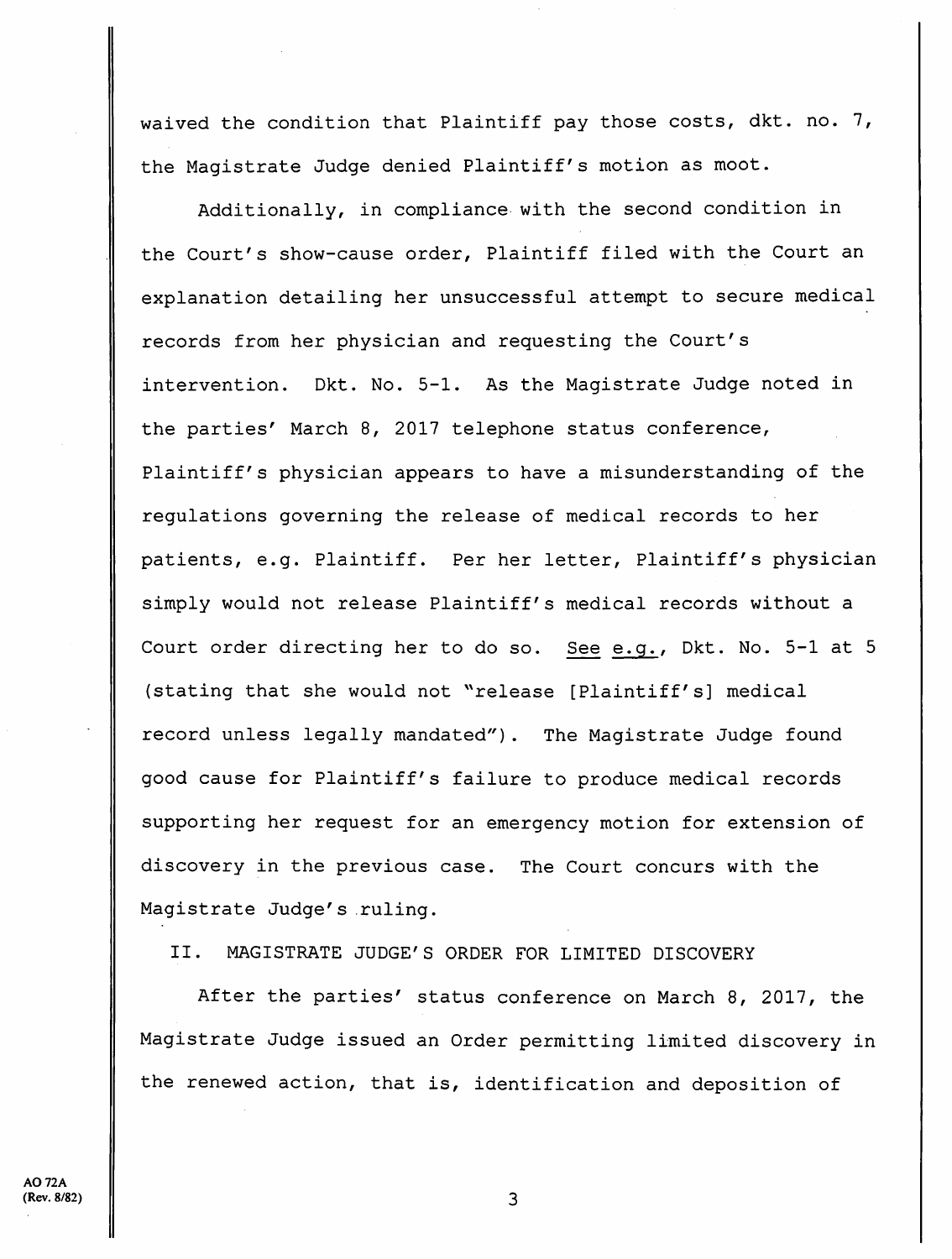expert witnesses and depositions of witnesses taken not for discovery but for use at trial.<sup>1</sup> Dkt. No. 13 at 2.

Defendant objects to the Magistrate Judge's Order. He asks that the Court "issue an Order that this case is to begin where the previous case left off, in that discovery be deemed closed, except for permitting the deposition of Ms. Varnadore if defendant chooses, that all discovery from the previous case be applicable to this case, and Plaintiff be given twenty-one (21) days to respond to Defendant's Motion for Summary Judgment." Dkt. No. 18 at 6. As Defendant notes, however, the Court has broad discretion to modify the timing and sequence of discovery ^^for the convenience of the parties and witnesses and in the interests of justice." Fed. R. Civ. P. 26(d); Crawford-El v. Britton, 523 U.S. 574, 598 (1998). The Court has done just that. The Magistrate Judge's order narrowly tailors discovery so as to not waste time on written discovery already conducted and allow only expert reports and trial—witness depositions. Indeed, the claims at stake in this litigation trump any concern Defendant has that Plaintiff receive a "windfall" from using Defendant's summary judgment motion as <sup>a</sup> playbook for relitigating her case in the renewed action. See Dkt. No. 18 at

4

 $1$  The parties agreed at the status conference that, given the written discovery that was already conducted during the prior lawsuit between the parties, no further written discovery is necessary. In keeping with that agreement, the Magistrate Judge's Order does not permit written discovery.